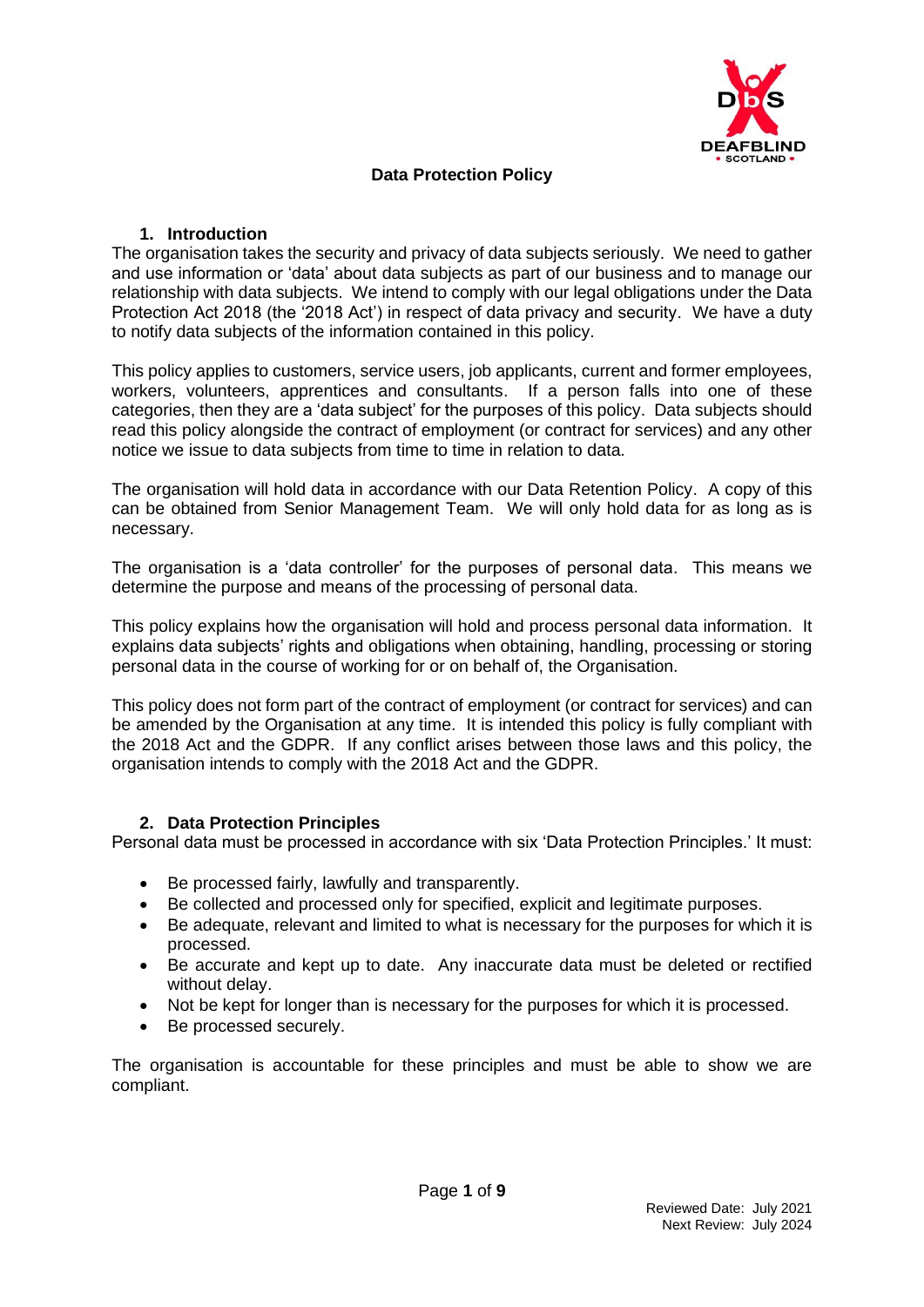

## **3. Defining Personal Data**

'Personal data' means information which relates to a living person who can be identified from the 'data subject' on its own or when taken together with other information which is likely to come into our possession. It includes any expression of opinion about the person and an indication of the intentions of us or others, in respect of the person. It does not include anonymised data.

This policy applies to all personal data whether it is stored electronically, on paper or on other materials.

The personal data might be provided to us by data subjects or someone else (such as a former employer, medical professional or a credit reference agency) or it could be created by us. It could be provided or created during the recruitment process or during the course of the contract of employment (or services) or after its termination. It could be created by a data subjects' manager or other colleagues.

We will collect and use the following types of personal data about data subjects:

- Recruitment information such as the application form, CV, references, qualifications and membership of any professional bodies and details of any pre-employment assessments.
- Contact details and date of birth.
- Emergency contacts information.
- Gender.
- Marital status and family details.
- Information about the contract of employment (or services) including start and end dates of employment, role and location, working hours, details of promotion, salary (including details of previous remuneration), pension, benefits, holiday entitlement, services provided and services received.
- Bank details and information in relation to tax status including National Insurance number.
- Identification documents including passport and driving licence and information in relation to immigration status and right to work in the UK.
- Information relating to disciplinary or grievance investigations and proceedings (whether or not the data subject was the main subject of those proceedings).
- Information relating to performance and behaviour at work.
- Training records.
- Electronic information in relation to use of IT systems/swipe cards/telephone systems.
- Images (whether captured on CCTV, by photograph or video).
- Any other types of personal data which data subjects hold for employees/workers/consultants.
- Any other category of personal data which we may notify data subjects of from time to time.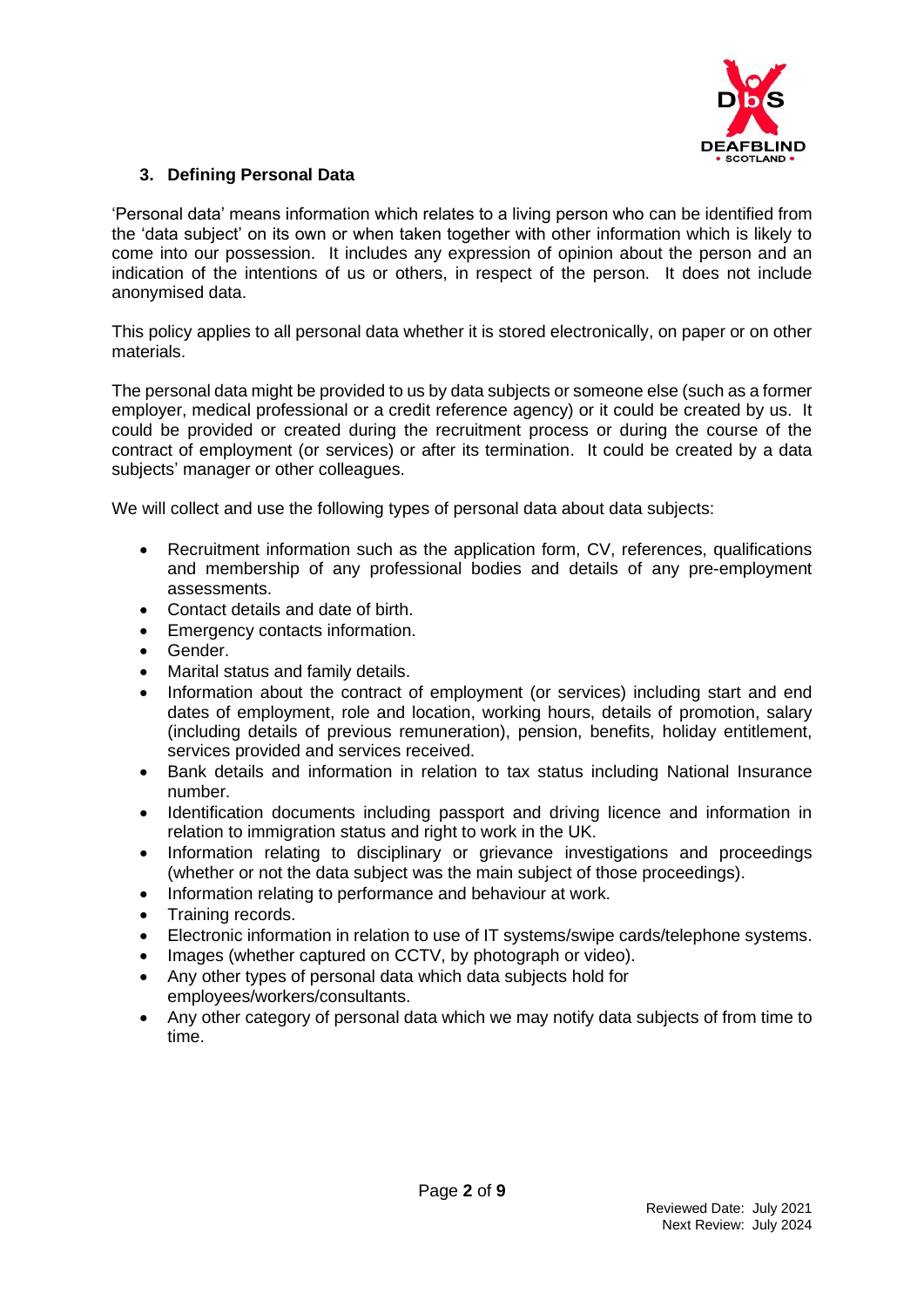

# **4. Defining Special Category Data**

'Special category data' are types of personal data consisting of information as to:

- Racial or ethnic origin.
- Political opinions.
- Religious or philosophical beliefs.
- Trade Union membership.
- Genetic or biometric data.
- Health.
- Sex life and sexual orientation.
- Criminal convictions and offences.

We may hold and use any of these special categories of personal data in accordance with the law.

### **5. Defining Processing**

'Processing' means any operation which is performed on personal data such as:

- Collection, recording, organisation, structuring or storage.
- Adaption or alteration.
- Retrieval, consultation or use.
- Disclosure by transmission, dissemination or otherwise making available.
- Alignment or combination.
- Restriction, destruction or erasure.

This includes processing personal data which forms part of a filing system and any automated processing.

### **6. How the Organisation Will Process Personal Data**

The organisation will process personal data (including special category personal data) in accordance with obligations under the 2018 Act.

We will use personal data for:

- Performing the contract of employment (or services) between us.
- Complying with any legal obligation.
- If it is necessary for legitimate interests (or for the legitimate interests of someone else). However, this can only be done if data subjects' interests and rights do not override the organisations (or theirs). Data subjects have the right to challenge legitimate interests and request we stop processing their data.

We can process personal data for these purposes without data subjects' knowledge or consent. We will not use personal data for an unrelated purpose without telling data subjects about it and the legal basis that we intend to rely on for processing it.

If data subjects choose not to provide us with certain personal data, they should be aware we may not be able to carry out certain parts of the contract between us. For example, if data subjects do not provide us with bank account details, we may not be able to pay them. It might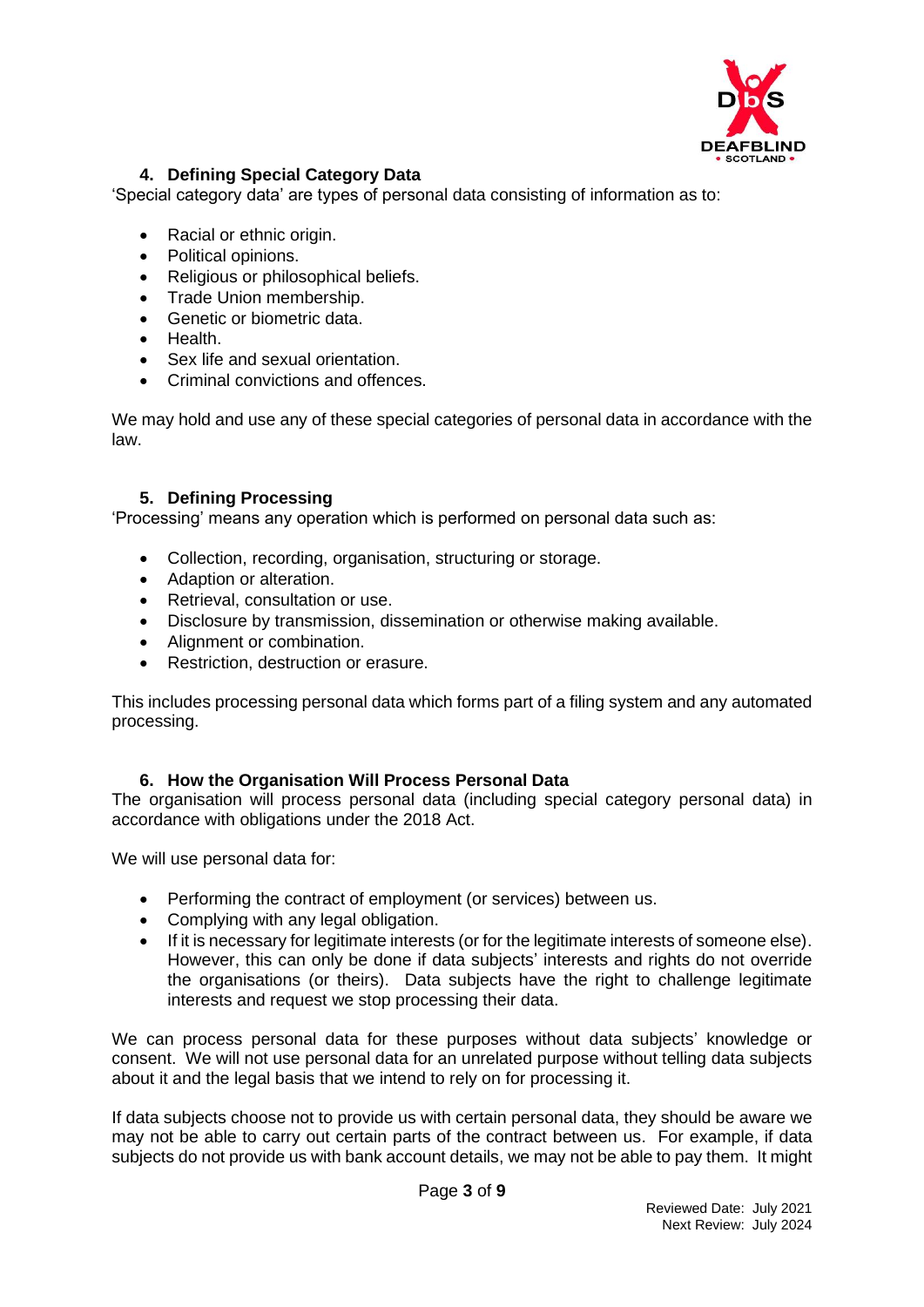

also stop us from complying with certain legal obligations and duties which we have such as to pay the right amount of tax to HMRC or to make reasonable adjustments in relation to any disability data subjects may suffer from.

## **7. Data Processing Examples**

We have to process personal data in various situations during recruitment, employment (or engagement of contract for services) and following termination of data employment (or engagement).

For example:

- To decide whether to employ (or engage) someone or a contractor.
- To decide how much to pay and the other terms of contract.
- To check data subjects have the legal right to work in the UK.
- To carry out the contract between us including where relevant, its termination.
- Training and reviewing performance.
- To decide whether or not to promote someone.
- To decide whether and how to manage performance, absence or conduct.
- To carry out a disciplinary or grievance investigation or procedure in relation to data subjects or someone else.
- To determine whether we need to make reasonable adjustments to the workplace or role.
- To monitor diversity and equal opportunities.
- To monitor and protect the security (including network security) of the organisation, of every data subject.
- To monitor and protect the health and safety of every data subject.
- To pay data subjects and provide pension and other benefits in accordance with the contract.
- To pay tax and National Insurance.
- To provide a reference upon request from another employer.
- To pay trade union subscriptions.
- To monitor compliance by data subjects, us and others with our policies and contractual obligations.
- To comply with employment law, immigration law, health and safety law, tax law and other laws which affect the organisation.
- To answer questions from insurers in respect of any insurance policies which relate to data subjects.
- To running the business and planning for the future.
- The prevention and detection of fraud or other criminal offences.
- To defend the organisation in respect of any investigation or litigation and to comply with any court or tribunal orders for disclosure.
- For any other reason which we may notify data subjects of from time to time.

The organisation will only process special category data in certain situations and in accordance with the law. For example, with explicit consent. If required, the organisation will request consent to process special category data and explain the reasons for the request. Data subjects do not need to consent and can withdraw consent later if they choose.

Consent to process special category data is not required when it is processed for the following purposes: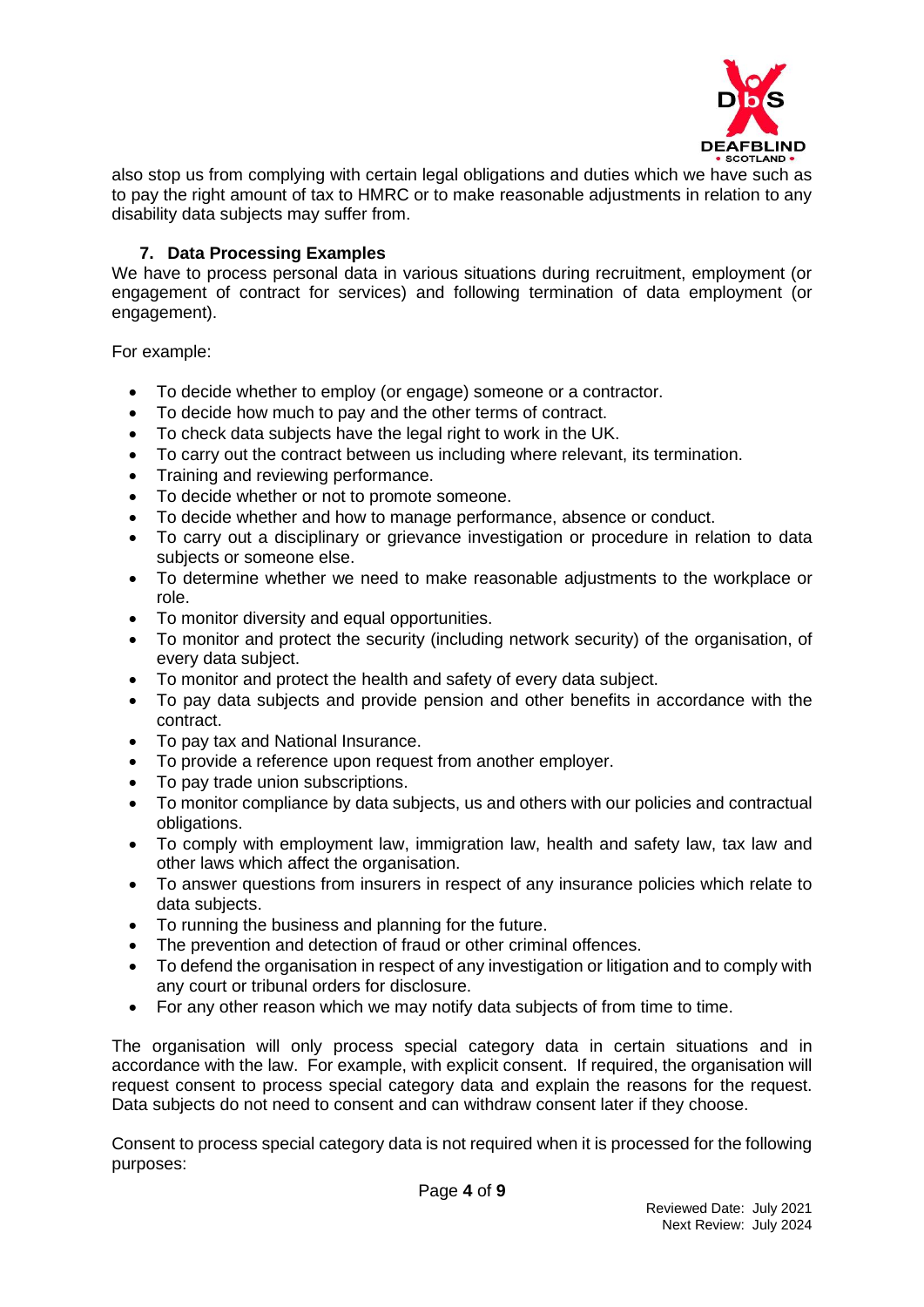

- Where it is necessary for carrying out rights and obligations under employment law.
- Where it is necessary to protect data subjects' vital interests or those of another person where they are physically or legally incapable of giving consent.
- Where data subjects have made the data public.
- Where processing is necessary for the establishment, exercise or defence of legal claims.
- Where processing is necessary for the purposes of occupational health or for the assessment of working capacity.

The organisation may process special category in relation to:

- Race, ethnic origin, religion, sexual orientation or gender to monitor equal opportunities.
- Sickness absence, health and medical conditions to monitor absence, assess fitness for work, to pay benefits, to comply with legal obligations under employment law including to make reasonable adjustments and to support health, safety and wellbeing.
- Trade union membership to pay any subscriptions and to comply with legal obligations in respect of trade union members.

The organisation does not make automated decisions about data subjects using personal or special category data or use profiling.

### **8. Sharing Personal Data**

The organisation may share personal data with group companies or contractors and agents to fulfil obligations under contract with data subjects or for legitimate interests.

We require those companies to keep data subjects' personal data confidential and secure and to protect it in accordance with the law and our policies. They are only permitted to process data for the lawful purpose for which it has been shared and in accordance with our instructions.

We do not send personal data outside the European Economic Area. If this changes data subjects will be notified of this and the protections which are in place to protect the security of data will be explained.

### **9. How All Staff Should Process Personal Data**

Everyone who works for, or on behalf of, the organisation has responsibility for ensuring data is collected, stored and handled appropriately, in line with this policy.

The Data Protection Officer/Data Protection Manager is responsible for reviewing this policy and updating the Board on the organisation's data protection responsibilities and any risks in relation to the processing of data. Staff should direct any questions in relation to this policy or data protection to this person.

Staff should only access personal data covered by this policy if they need it for the work they do, or on behalf of the organisation and only if authorised to do so. Staff should only use the data for the specified lawful purpose for which it was obtained.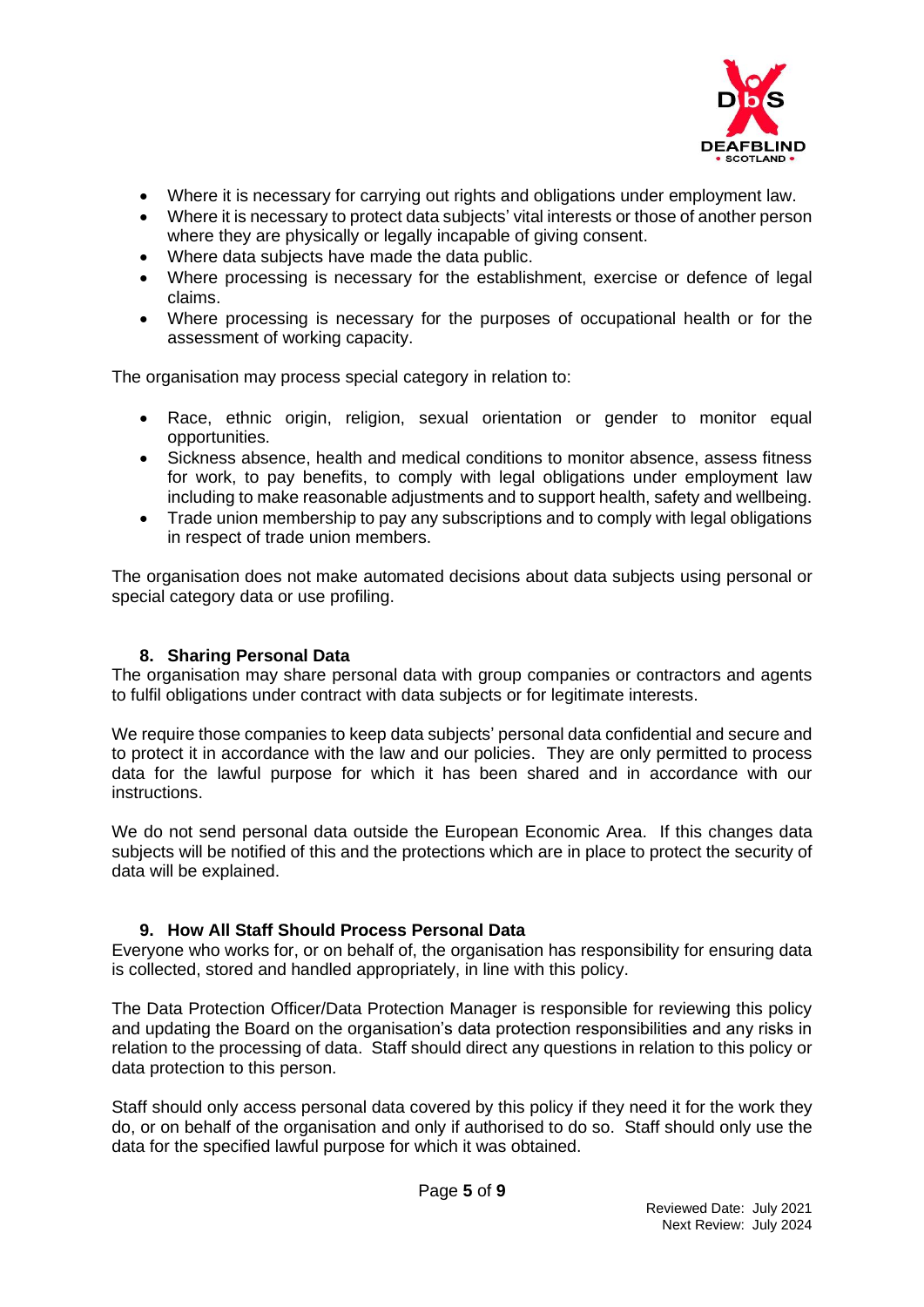

Staff must:-

- Not share personal data informally.
- Keep personal data secure and not share it with unauthorised people.
- Regularly review and update personal data which they deal with including deleting any personal data no longer required for work purposes.
- Not make unnecessary copies of personal data and should keep and dispose of any copies securely.
- Use strong passwords.
- Lock computer screens when not at their desk.
- Encrypt personal data before being transferred electronically to authorised external contacts.
- Anonymise data or use separate keys/codes so the data subject cannot be identified.
- Not save personal data to personal computers or other devices.
- Never transfer personal data outside the European Economic Area except in compliance with the law and authorisation of the Data Protection Officer.
- Lock drawers and filing cabinets.
- Not leave paper with personal data lying about.
- Take personal data away from organisation's premises without authorisation from their line manager or the Data Protection Officer.
- Shred and dispose of personal data securely when finished with it.
- Ask for help from the Data Protection Officer/Data Protection Manager if unsure about data protection or if staff notice any areas of data protection or security we can improve upon.

Any deliberate or negligent breach of this policy may result in disciplinary action being taken in accordance with the disciplinary procedure.

It is a criminal offence to conceal or destroy personal data which is part of a subject access request. This conduct could amount to gross misconduct under our disciplinary procedure, which could result in dismissal

## **10. Homeworkers**

For any member of staff who works from home for part or all of their contractual hours whether defined as a "homeworker" under the HSE definition or not, all terms of this policy remain and apply at all times. Any breach of this policy may result in the disciplinary procedure being instigated.

All devices including PCs, laptops, tablets, smart televisions and smart phones must be secured when not in use. If devices are accessible by other household members, access to any material, programme, application, website, document and any other data which may fall under the terms of this policy must be password protected.

In the circumstance of shared or sole access to devices, it remains essential no passwords are auto-filled, auto-completed or stored.

Physical information such as paperwork, files or otherwise containing personal data must be kept secure when not in use. A lockable case, cabinet, drawer, briefcase or otherwise should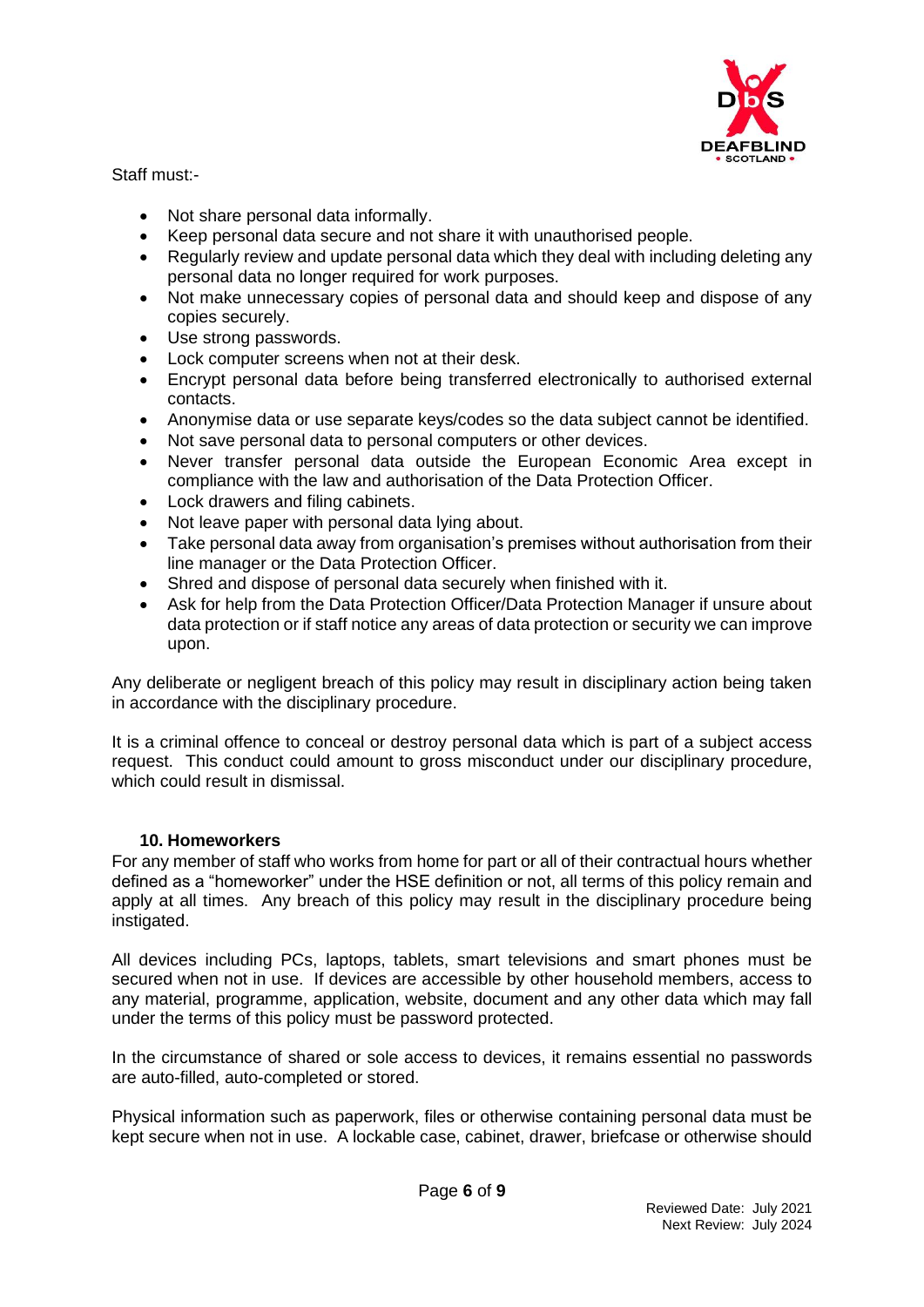

be utilised to ensure access to personal data cannot be obtained by any other member of the household or any potential visitor.

### **11. Dealing with Data Breaches**

The organisation has robust measures in place to minimise and prevent data breaches from taking place. Should a breach of personal data occur (whether in respect of data subjects or someone else) evidence of the breach must be taken and retained. If the breach is likely to result in a risk to the rights and freedoms of individuals then, the organisation must also notify the Information Commissioner's Office within 72 hours.

If staff become aware of a data breach, they must contact their line manager immediately and keep any evidence in relation to the breach.

### **12. Subject Access Requests**

Data subjects can make a 'subject access request' ('SAR') to find out the information held about them. This request must be made in writing. If staff receive such a request data subjects should forward it immediately to their line manager who will coordinate a response.

If staff would like to make a SAR in relation to their own personal data, they should make this in writing to their line manager. The organisation must respond within 30days unless the request is complex or numerous in which case the period in which we must respond can be extended by a further two months.

There is no fee for making a SAR. However, if the request is manifestly unfounded or excessive, the organisation may charge a reasonable administrative fee or refuse to respond to the request.

### **13. Data Subjects Rights**

Data subjects have the right to information about what personal data we process, how and on what basis as set out in this policy.

Data subjects have the right to access their own personal data by way of a subject access request.

Data subjects can correct any inaccuracies in personal data. To do so, data subjects should contact their line manager.

Data subjects have the right to request the organisation erase personal data where we were not entitled under the law to process it or it is no longer necessary to process it for the purpose it was collected. To do so, data subjects should contact their line manager.

While data subjects are requesting personal data is corrected or erased or are contesting the lawfulness of processing, data subjects can apply for its use to be restricted while the application is made. To do so, data subjects should contact their line manager.

Data subjects have the right to object to data processing where we are relying on a legitimate interest to do so and data subjects think their rights and interests outweigh our own and they wish us to stop.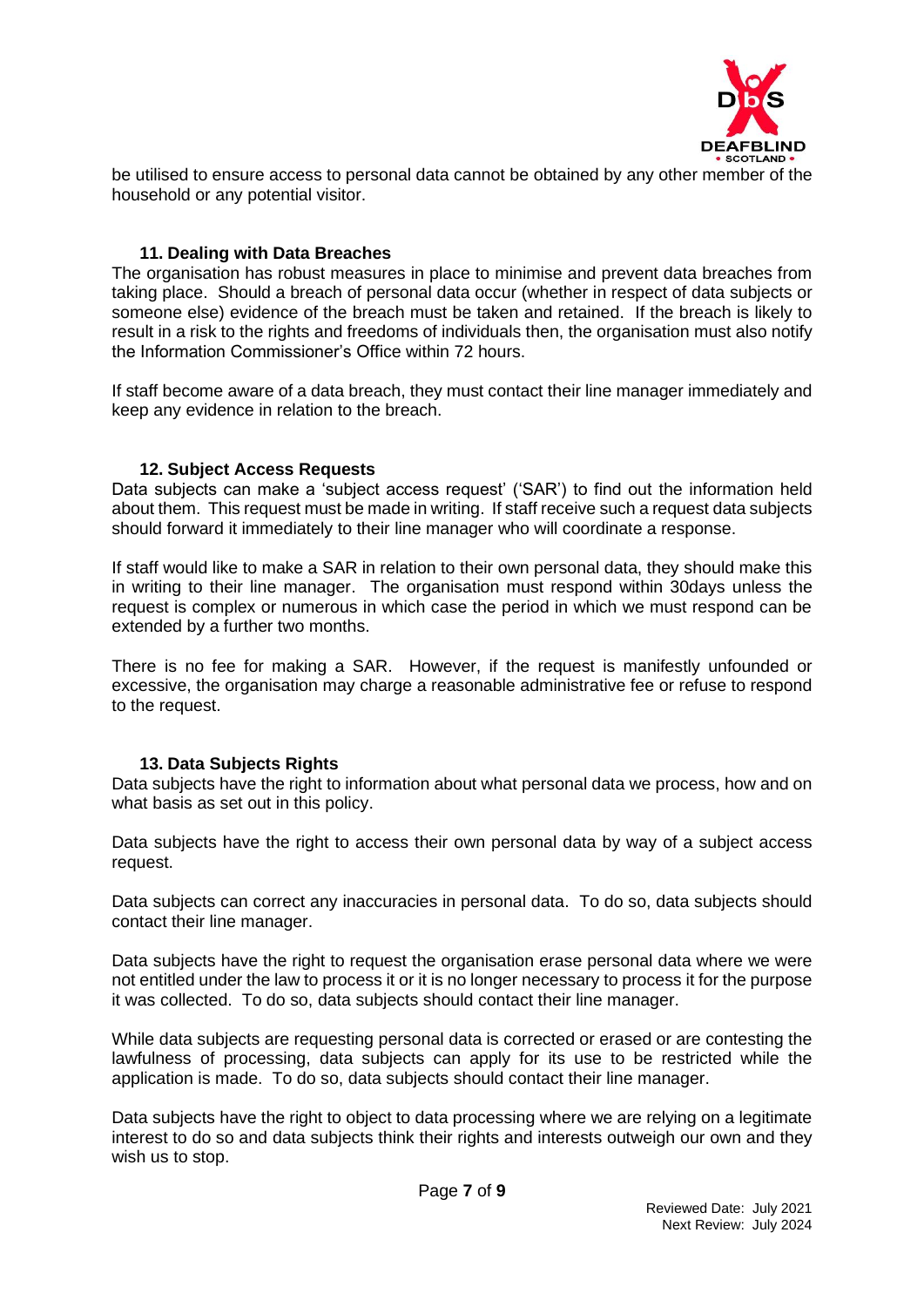

Data subjects have the right to object if we process personal data for the purposes of direct marketing.

Data subjects have the right to receive a copy of their personal data and to transfer personal data to another data controller. We will not charge for this and will in most cases aim to do this within 30 days.

With some exceptions, data subjects have the right not to be subjected to automated decisionmaking.

Data subjects have the right to be notified of a data security breach concerning their personal data.

In most situations, we will not rely on consent as a lawful ground to process personal data. If we do however request consent to the processing of personal data for a specific purpose, data subjects have the right not to consent or to withdraw consent later. To withdraw consent, data subjects should contact their line manager.

Data subjects have the right to complain to the Information Commissioner. Data subjects can do this by contacting the Information Commissioner's Office directly. Full contact details, including a helpline number, can be found on the Information Commissioner's Office website [\(www.ico.org.uk\)](http://www.ico.org.uk/). This website has further information on data subjects' rights and our obligations.

## **DATA SECURITY**

Maintaining data security means guaranteeing the confidentiality, integrity and availability of the personal data, defined as follows:

- Confidentiality means only those who are authorised to use the data can access it.
- Integrity means personal data should be accurate and suitable for the purpose for which it is processed and takes all reasonable steps to ensure inaccurate personal data is rectified or deleted without delay.
- Availability means that authorised users should be able to access the data if they need it for authorised purposes. Personal data should therefore be stored on our central computer system instead of individual PCs.

### **Security procedures include:**

- Entry controls Anyone not recognised in entry-controlled areas should be reported.
- Secure lockable desks and cupboards. Desks and cupboards should be kept locked if they hold confidential information of any kind. (Personal information is always considered confidential.)